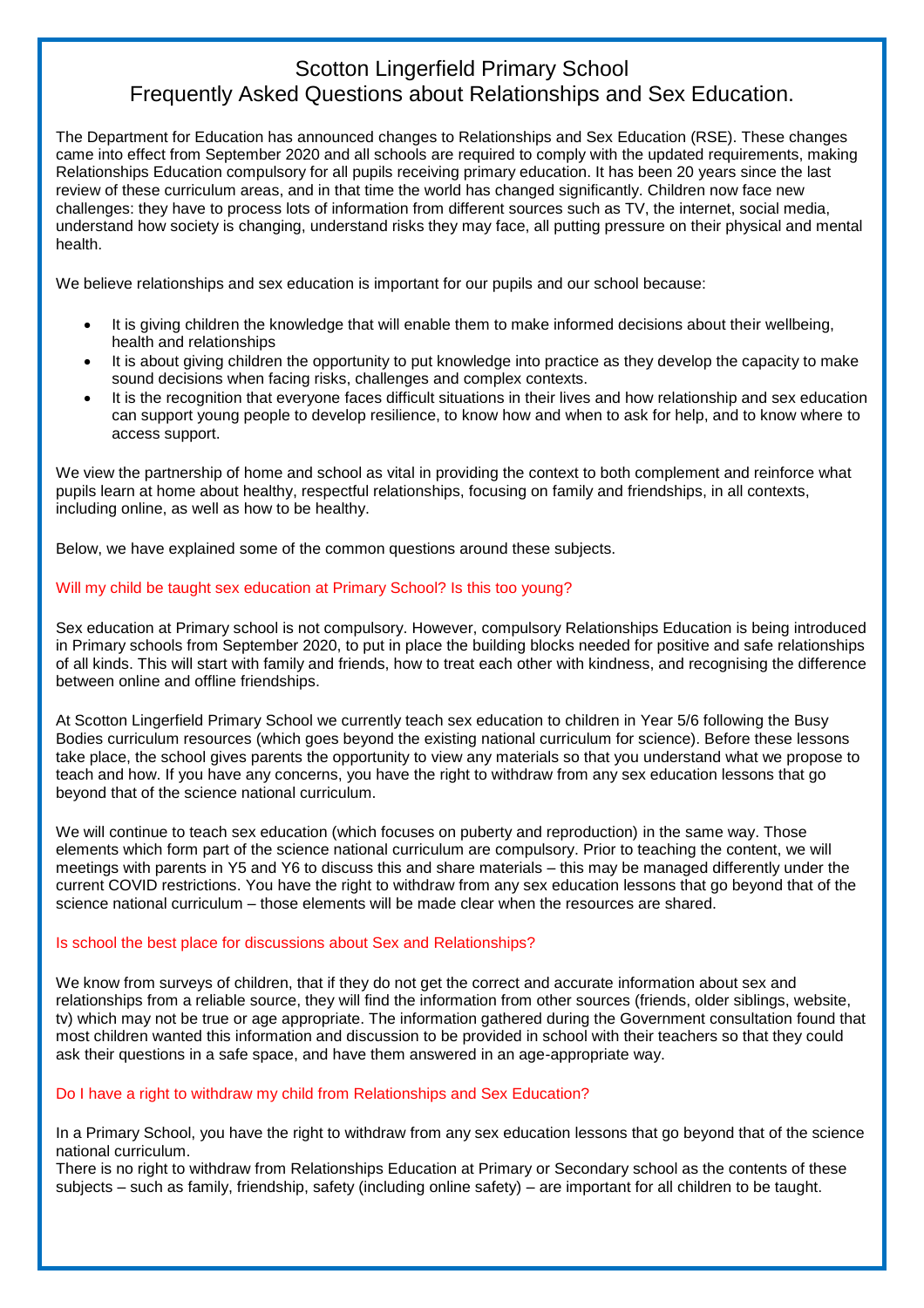#### Has the government listened to the views of my community in introducing these subjects?

The Government undertook a wide public consultation which involved discussions with over 90 organisations, as well as the public consultation on the draft regulations and guidance. This has informed the key decisions on these subjects.

## Will these subjects promote LGBT relationships?

No, these subjects don't 'promote' anything, they educate. We are teaching about equality. Our school values include respect and we teach children to be respectful of everyone. We value ourselves and all others: This means that if someone is black, they are welcome in our school; if someone uses a wheelchair, they are welcome in our school; if someone is gay they are welcome in our school.

Pupils should be taught about the society in which they are growing up. These subjects are designed to foster respect for others and for difference, and educate pupils about healthy relationships. RSE should meet the needs of all pupils, whatever their developing sexuality or identity – this should include age-appropriate teaching about different types of relationships in the context of the law.

In our school the teaching of LGBT will be delivered through teaching about different types of family, including those with same sex parents. All our planned learning will be taught in an age appropriate way.

## Are primary children too young to be taught about gay or lesbian people?

Some children grow up in families with gay or lesbian parents. We can't say to a child who has two dads, 'You can't talk about your family!' We want all of our children to know that their family is normal and accepted in school.

Our children will interact with people from different backgrounds and we want them to treat all members of the community with the same respect. Just like racism, school has a duty of care to challenge any language that may cause offence to others, whether used intentionally or not. Phrases such as "that's so gay" or "that's a girls/boys toy" when used in a negative manner may unintentionally cause offence to a child or adult. School will challenge this language if it is used by children, parents or visitors as we want everyone to feel welcome.

## There are no children who are gay or transgender here, so why does it need to be mentioned?

We want our children to grow up to be respectful and tolerant members of our community. As they grow up, make more friends, watch tv, go to different places they will meet people who are gay or transgender. We want them to understand that this is okay that some children when they grow up may be gay. We don't want children growing up thinking something is wrong with them or with people they recognise who are gay or transgender.

#### Some religions say that gay is wrong, so why are you teaching about different sexuality choices?

We are teaching about equality. We understand and respect all faiths. We recognise the tension that it can present. We are teaching children not to be afraid of difference but to celebrate difference. Any discussion or resources used will be to help your child be respectful and tolerant towards others. We are preparing the children for life in Britain. Britain is diverse and they are going to meet people who are different to them as they grow up.

#### What are the topics covered in RSE?

In school RSE topics will taught within our Personal Social and Health Education (PSHE) curriculum. Our PSHE curriculum is split into three categories. RSE is part of the first two categories.

| <b>Relationships</b>          | Health and Mental well-being | Wider World         |
|-------------------------------|------------------------------|---------------------|
| Families and people who care  | Mental Well being            | Economic well being |
| for me                        | Internet safety and harm     | Enterprise          |
| <b>Caring Friendships</b>     | Physical health and fitness  | Careers             |
| <b>Respectful Friendships</b> | Healthy eating               |                     |
| Online relationships          | Drug, Alcohol and tobacco    |                     |
| <b>Being Safe</b>             | Health and prevention        |                     |
|                               | <b>Basic First Aid</b>       |                     |
|                               | Changing adolescent body     |                     |